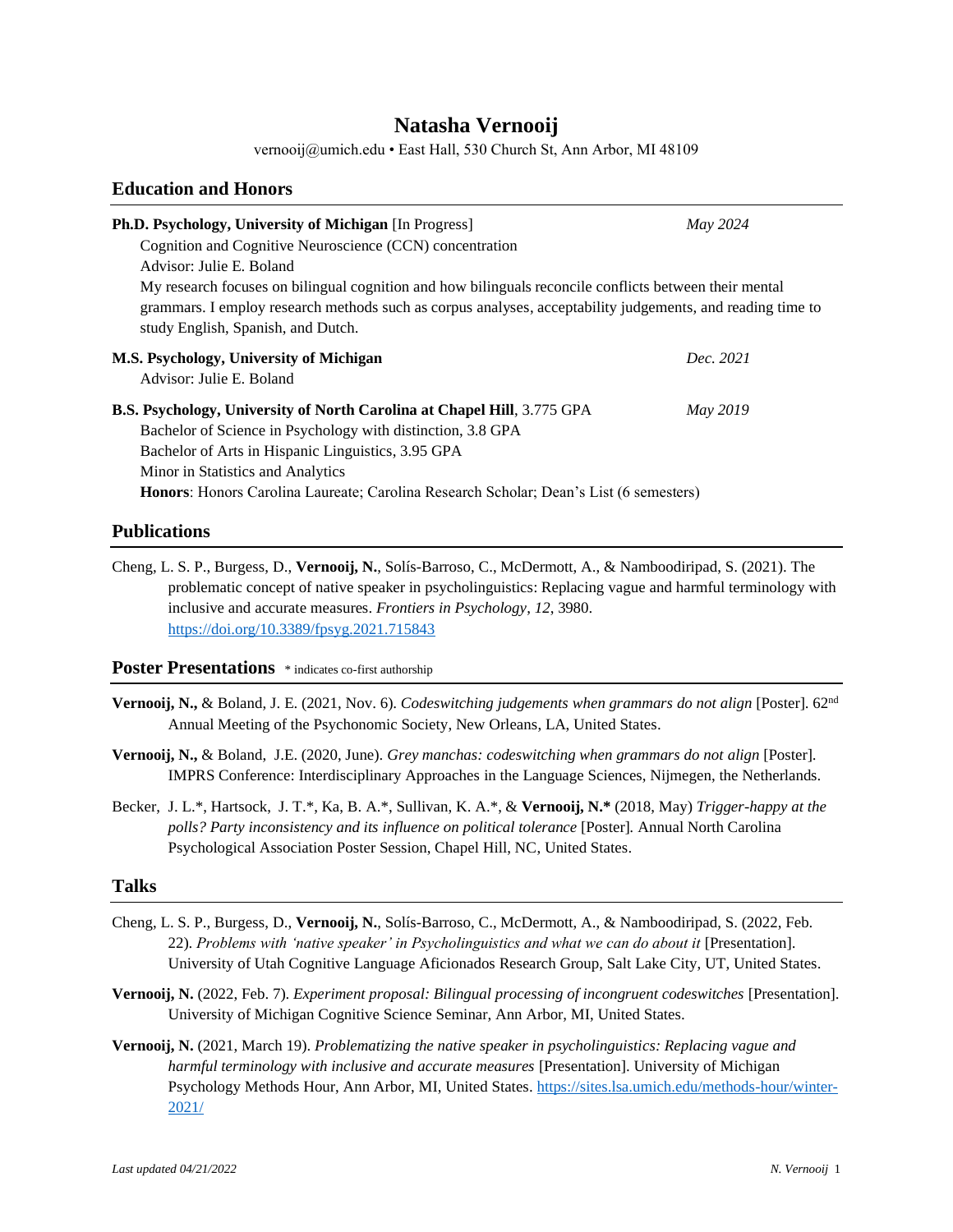**Vernooij, N.** (2021, Jan. 29). *Incongruent cambios de código: Code switching when grammars do not align* [Presentation]. University of Michigan Cognition and Cognitive Neuroscience Area Forum, Ann Arbor, MI, United States.

### **Awards and Grants**

| <b>Pillsbury Research Award (\$1000)</b><br>Psychology Department, University of Michigan                   | <b>March 2022</b>               |
|-------------------------------------------------------------------------------------------------------------|---------------------------------|
| Weinberg Graduate Fellowship (\$11,620)<br>Weinberg Institute for Cognitive Science, University of Michigan | Jan. 2022-May 2022              |
| <b>Rackham Graduate Student Research Grant (\$1500)</b><br>UM Rackham Graduate School                       | <b>June 2021</b>                |
| <b>ISR-Rackham Summer Training Award (\$2600)</b><br>UM Rackham Graduate School and Psychology Department   | June $2021 - \text{July } 2021$ |
| <b>Civic Initiative Engagement Grant (\$1750)</b><br>Research!America                                       | Dec. $2020 - May 2021$          |

## **Teaching Experience and Training**

| <b>Graduate Student Instructor</b>                                                                                                                    |                         |
|-------------------------------------------------------------------------------------------------------------------------------------------------------|-------------------------|
| Psychology Department, University of Michigan                                                                                                         |                         |
| Introduction to Cognitive Psychology                                                                                                                  |                         |
| Dr. Thad Polk, 25 students                                                                                                                            | Jan. 2020 – April 2020  |
| Dr. Nick Ellis, 75 students                                                                                                                           | Aug. $2020 - Dec. 2020$ |
| Dr. Thad Polk, 75 students                                                                                                                            | Jan. 2021 - April 2021  |
| Research Methods in Psychology Lab                                                                                                                    |                         |
| Dr. Joshua Rabinowitz, 40 students                                                                                                                    | Aug. $2021 - Dec. 2021$ |
| <b>Writing 993: Teaching Writing in the Disciplines</b>                                                                                               | Aug. $2021 - Dec. 2021$ |
| Sweetland Center for Writing, University of Michigan                                                                                                  |                         |
| This course helps graduate students develop the pedagogical skills required to teach a course in which<br>writing plays a key role.                   |                         |
| <b>Teaching Academy</b>                                                                                                                               | Aug. 2019 – April 2020  |
| Psychology Department, University of Michigan                                                                                                         |                         |
| A course designed to prepare graduate students for teaching at the University of Michigan through<br>explanations of best practices and expectations. |                         |
| <b>Graduate Student Instructor Teaching Orientation</b>                                                                                               | Jan. 2020               |
| Center for Research on Learning and Teaching, University of Michigan                                                                                  |                         |
| An orientation that presents new graduate student instructors with difficult classroom experiences and tips                                           |                         |
| on how to build an inclusive and supportive learning environment.                                                                                     |                         |

## **Outreach and Diversity, Equity, and Inclusion Leadership**

### **Flipped Science Fair for Public Policy** *15 April 2021*

University of Michigan and Ann Arbor Community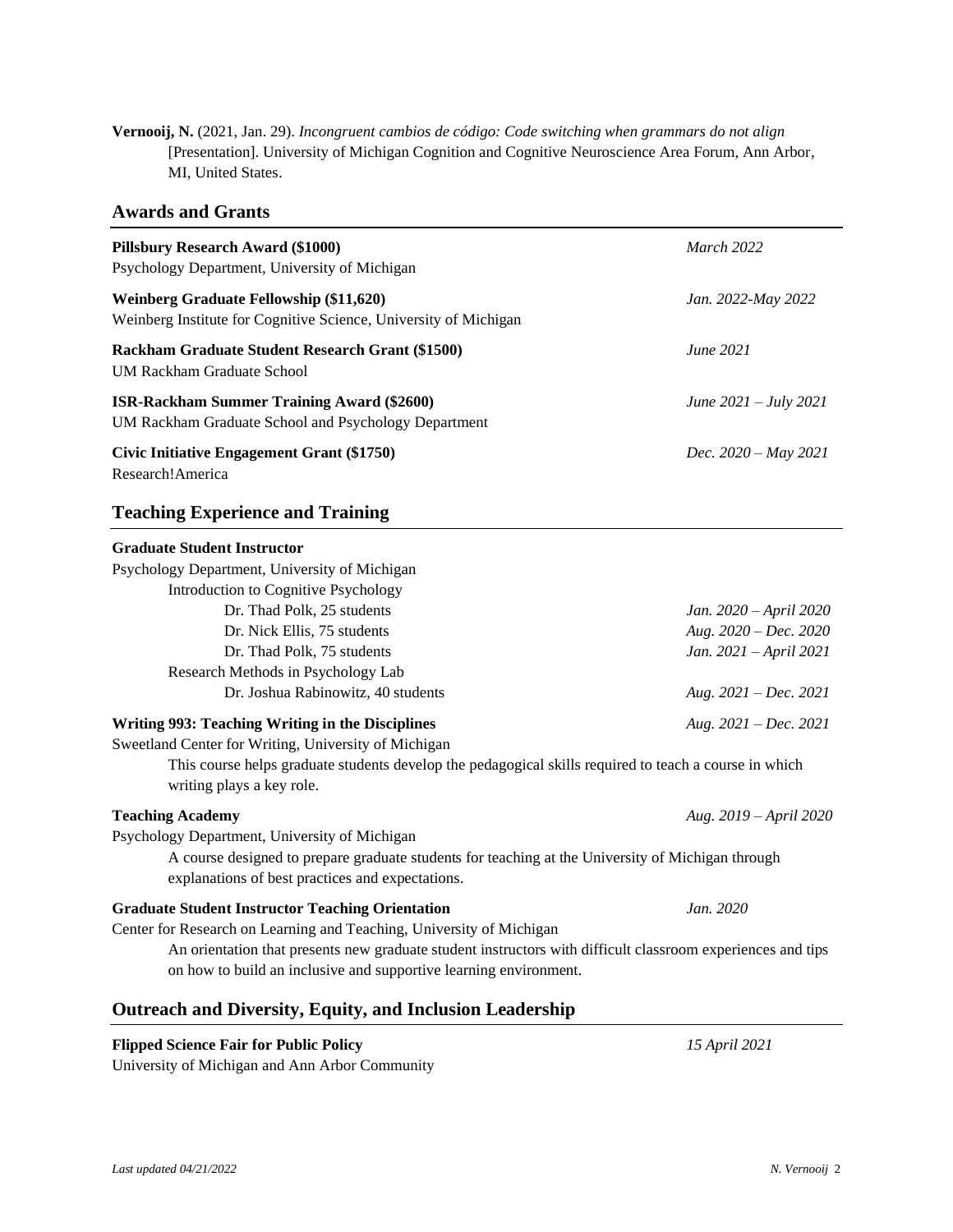Funded through the Research!America grant, my team and I planned, organized, and executed a Flipped Science Fair. We recruited speakers, invited community leaders, created an online presence, and provided presenters with guidance on presenting to a nonacademic audience.

#### **STAR Scholars Research Networking Event** *9 March 2021*

Students Tackling Advanced Research (STAR) Scholar Program, University of Michigan Represented the CCN Area at a networking opportunity for underrepresented undergraduate students.

#### **University of Texas- El Paso (UTEP) Virtual Flipped Science Fair** *Aug. 2020*

UTEP Psychology Department and University of Michigan CCN Area

Initiated a virtual flipped science fair and information session to expose undergraduates at UTEP to different types of psychological research, discuss ways to get involved with research, and how to create a successful graduate school application. Organized with the UTEP Psychology Department, recruited volunteers for a 3 hour seminar, and moderated the live event.

#### **#shutdownstem and Beyond** *June 2020 – Dec. 2020*

CCN Area, University of Michigan

Requested that CCN meet to talk about diversity, equity, and inclusion measures. Participated in various meetings to make the area more inclusive and supportive of minority colleagues, and helped develop measurable goals for the area. Compiled and disseminated resources on racism in academia, how to be a better ally, and academic opportunities for minority colleagues. Received departmental recognition of efforts via the informal 'Thumby Award'.

#### **Anti-racist Curriculum Design** *Aug. 2020 – Dec. 2020*

Psych 121: How We Talk with One Another, class at University of Michigan

With financial support from Dr. Julie Boland's *Reckoning with Racism* microgrant awarded by the Association for Psychological Science, I created course content to contextualize the enslavement history of the founding of the University of Michigan, racist psychological measures and researchers, and the many forms of language policing. These materials will be available to other instructors for future use.

### **Mentoring Experience**

| <b>Undergraduate Research Opportunity Program (UROP) Mentor</b> |  |  |  |
|-----------------------------------------------------------------|--|--|--|
|                                                                 |  |  |  |

| UROP, University of Michigan                             |                          |
|----------------------------------------------------------|--------------------------|
| Tiernan Mackela, Yaozong (Frank) Huang, Ignacio Barreras | Aug. 2019 – April 2020   |
| Sydney Kelly                                             | Sept. 2020 – April 2021  |
| Luz Elena Molina-Medina, Misha Naveed                    | Sept. 2021 – April 2022  |
| <b>High School Student Mentor</b>                        | April $2020 - Aug. 2020$ |

### Psycholinguistics Lab, University of Michigan

Recruited a high school junior to work as a research assistant in the lab. Mentored them on psycholinguistic research methods and led weekly workshops on topics such as creating a CV, applying to jobs, applying to undergraduate institutions, and preparing for college.

### **Selected Workshops & Certifications**

| <b>June 2020</b> |
|------------------|
|                  |
| <b>June 2020</b> |
|                  |

#### **Training Course in fMRI**